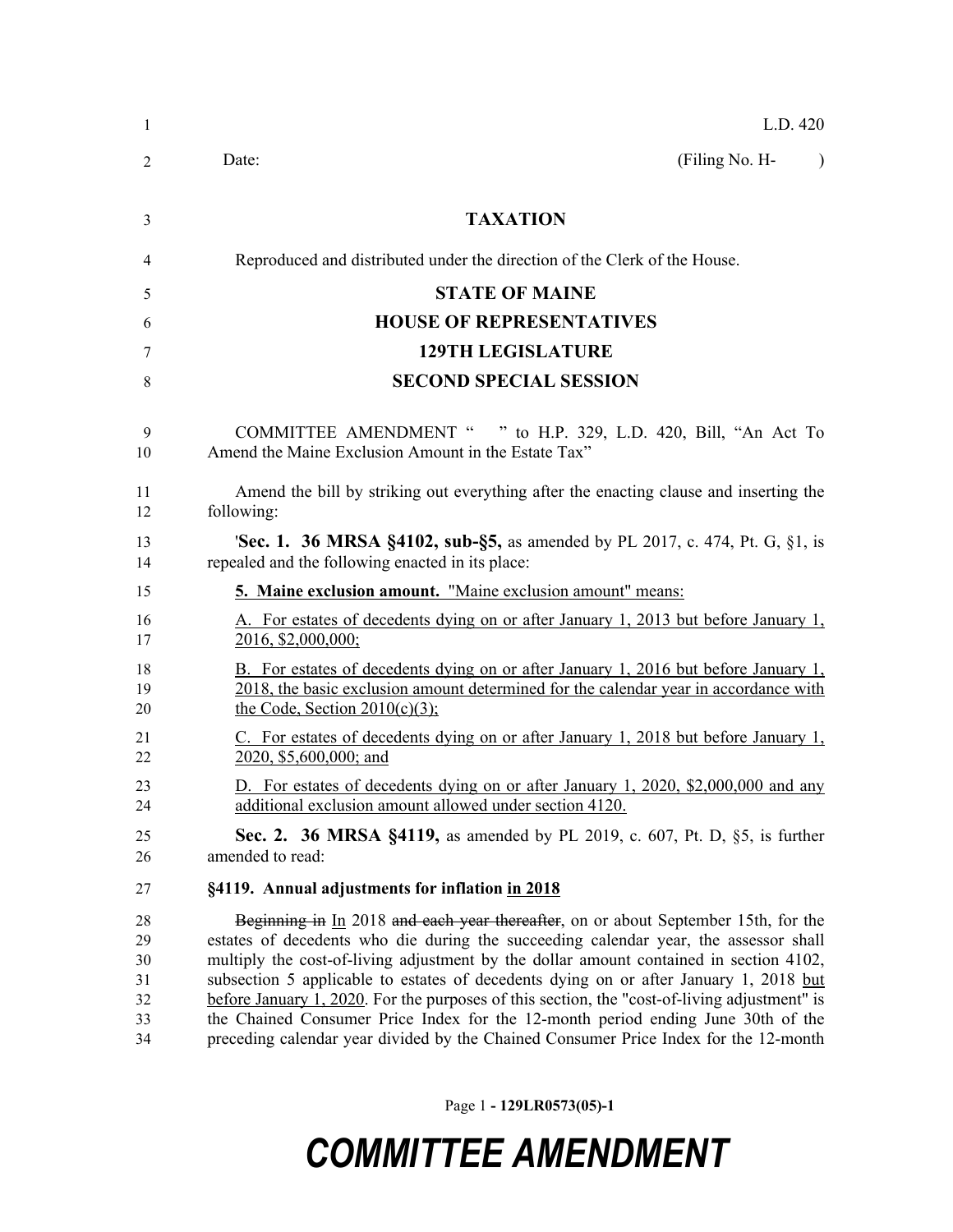period ending June 30, 2017. If the dollar amount, adjusted by the application of the cost-of-living adjustment, is not a multiple of \$10,000, any increase must be rounded to the nearest multiple of \$10,000.

 **Sec. 3. 36 MRSA §4120** is enacted to read: **§4120. Additional exclusion amount for family farms, aquaculture, fishing and wood harvesting businesses 1. Definitions.** As used in this section, unless the context otherwise indicates, the following terms have the following meanings. A. "Commercial agricultural production" means commercial production of crops, maple syrup, honey, plants, trees, compost and livestock. B. "Commercial aquacultural production" means the commercial production of cultured fish, shellfish, seaweed or other marine plants for human and animal consumption, including: (1) All cultivating activities occurring at hatcheries or nurseries, from the egg, larval or spore stages to the transfer of the product to a growing site; and (2) All cultivating activities occurring on water, from the receipt of fish, shellfish, seaweed or other marine plants from onshore facilities to the delivery of 18 harvested products to onshore facilities for processing. C. "Commercial fishing" means attempting to catch fish or any other marine animals or organisms with the intent of disposing of them for profit or trade in commercial channels and does not include subsistence fishing for personal use, sport fishing or charter boat fishing where the vessel is used for carrying sport anglers to available fishing grounds. D. "Commercial wood harvesting" means the commercial severance and yarding of trees for sale or for processing into logs, pulpwood, bolt wood, wood chips, stud wood, poles, pilings, biomass or fuel wood or other products commonly known as forest products. E. "Depreciable machinery and equipment" means, except as otherwise provided by this paragraph, that part of the following machinery and equipment for which depreciation is allowable under the Code and repair parts for that machinery and equipment: (1) New or used machinery and equipment for use directly and primarily in commercial agricultural production, including self-propelled vehicles; attachments and equipment for the production of field and orchard crops; new or used machinery and equipment for use directly and primarily in production of milk, maple syrup or honey, animal husbandry and production of livestock, including poultry; new or used machinery and equipment used in the removal and storage of manure; and new or used machinery and equipment not used directly and primarily in commercial agricultural production, but used to transport potatoes from a truck into a storage location;

Page 2 **- 129LR0573(05)-1**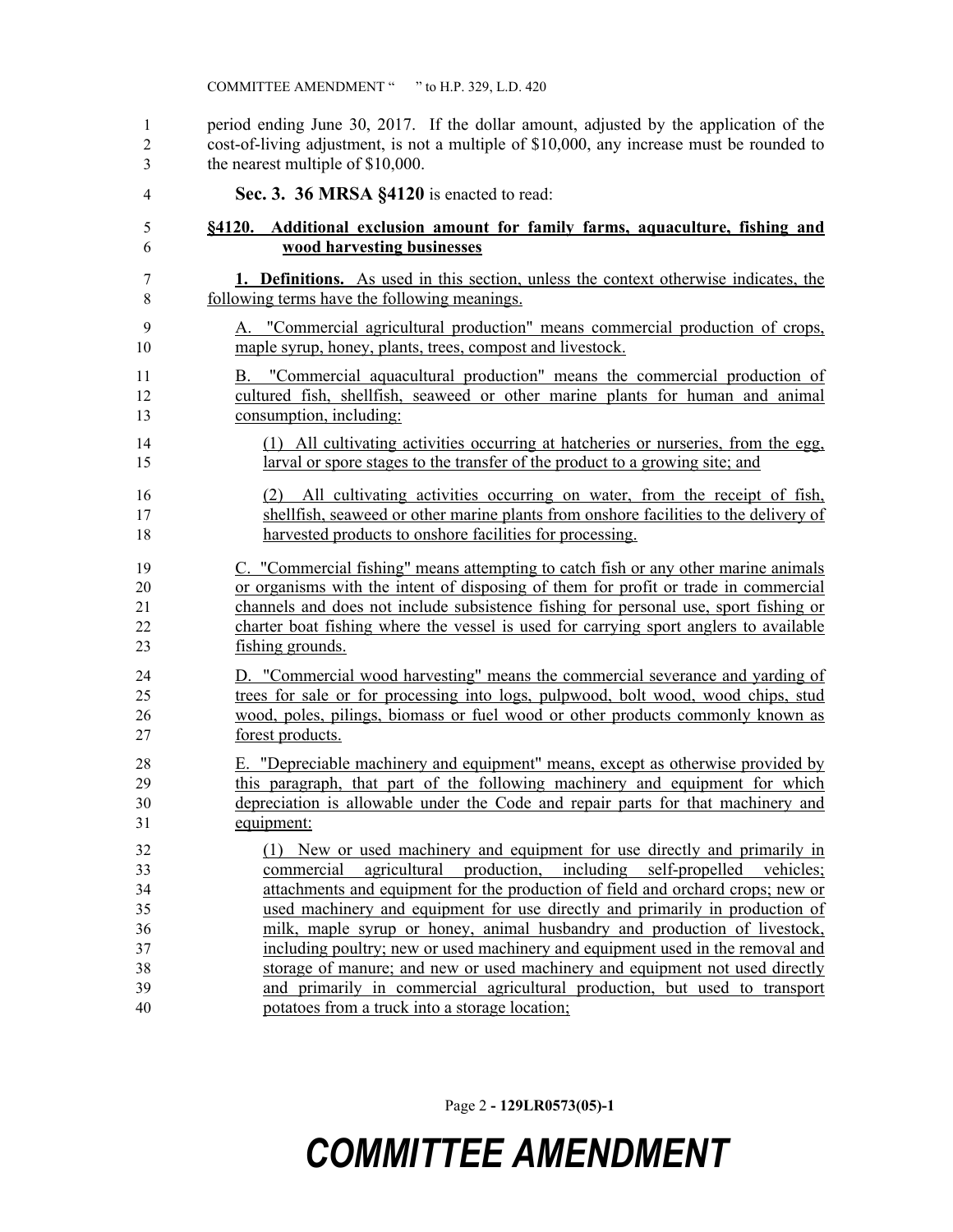| 1                | (2) New or used watercraft, nets, traps, cables, tackle and related equipment                                                                                      |
|------------------|--------------------------------------------------------------------------------------------------------------------------------------------------------------------|
| $\overline{2}$   | necessary to and used directly and primarily in commercial fishing;                                                                                                |
| 3                | (3) New or used watercraft, machinery or equipment used directly and primarily                                                                                     |
| 4                | for commercial aquacultural production, including, but not limited to: nets; ropes;                                                                                |
| 5                | cables; anchors and anchor weights; shackles and other hardware; buoys; fish                                                                                       |
| 6                | tanks; fish totes; oxygen tanks; pumping systems; generators; water-heating                                                                                        |
| $\boldsymbol{7}$ | systems; boilers and related pumping systems; diving equipment; feeders and                                                                                        |
| 8                | related equipment; power-generating equipment; tank water-level sensors;                                                                                           |
| 9                | aboveground piping; water-oxygenating systems; fish-grading equipment; safety                                                                                      |
| 10               | equipment; and sea cage systems, including walkways and frames, lights, netting,                                                                                   |
| 11               | buoys, shackles, ropes, cables, anchors and anchor weights; and                                                                                                    |
| 12               | (4) New or used machinery and equipment for use directly and primarily in                                                                                          |
| 13               | commercial wood harvesting, including, but not limited to, chain saws, skidders,                                                                                   |
| 14               | delimbers, forwarders, slashers, feller bunchers and wood chippers.                                                                                                |
| 15               | "Depreciable machinery and equipment" does not include a motor vehicle as defined                                                                                  |
| 16               | in section 1752, subsection 7 or a trailer as defined in section 1752, subsection 19-A.                                                                            |
| 17               | F. "Family member" means, whether by blood or legal adoption, the decedent's:                                                                                      |
| 18               | brother or sister or the spouse of a brother or sister; parent or grandparent or the                                                                               |
| 19               | spouse of a parent or grandparent; ancestor; or lineal descendant.                                                                                                 |
| 20               | G. "Farmland" means land that is or could be classified as farmland under chapter                                                                                  |
| 21               | 105, subchapter 10 and includes personal property that is exempt from property tax                                                                                 |
| 22               | under section 655, subsection 1, paragraph C, D, M or O.                                                                                                           |
| 23               | 2. Additional exclusion amount. Notwithstanding any provision of law to the                                                                                        |
| 24               | contrary, an additional exclusion amount of up to \$3,800,000 is allowed for farmland or                                                                           |
| 25               | depreciable machinery and equipment that is part of an estate of a decedent dying on or                                                                            |
| 26               | after January 1, 2020 that is transferred to a family member of the decedent.                                                                                      |
| 27               | 3. Requirements for additional exclusion; report. In order to qualify for the                                                                                      |
| 28               | additional exclusion from the estate tax pursuant to this section:                                                                                                 |
| 29               | A. The farmland or depreciable machinery and equipment must be transferred to a                                                                                    |
| 30               | family member;                                                                                                                                                     |
| 31               | B. For at least 5 years following the transfer, the farmland or depreciable machinery                                                                              |
| 32               | and equipment must remain the property of the family member to whom the farmland                                                                                   |
| 33               | or depreciable machinery and equipment was transferred or, in the event of the death                                                                               |
| 34               | of that transferee, a family member of that transferee; and                                                                                                        |
| 35               | C. During the 5 years following the transfer:                                                                                                                      |
| 36               | (1) The land transferred must continue to meet the requirements for classification                                                                                 |
| 37               | as farmland under chapter 105, subchapter 10, except that the gross income                                                                                         |
| 38               | requirements of section 1102, subsection 4 must be met for every year of the 5                                                                                     |
| 39               | years following transfer; and                                                                                                                                      |
| 40<br>41         | (2) The depreciable machinery and equipment transferred must continue to be<br>agricultural<br>production,<br>commercial<br>aquacultural<br>used<br>for commercial |

Page 3 **- 129LR0573(05)-1**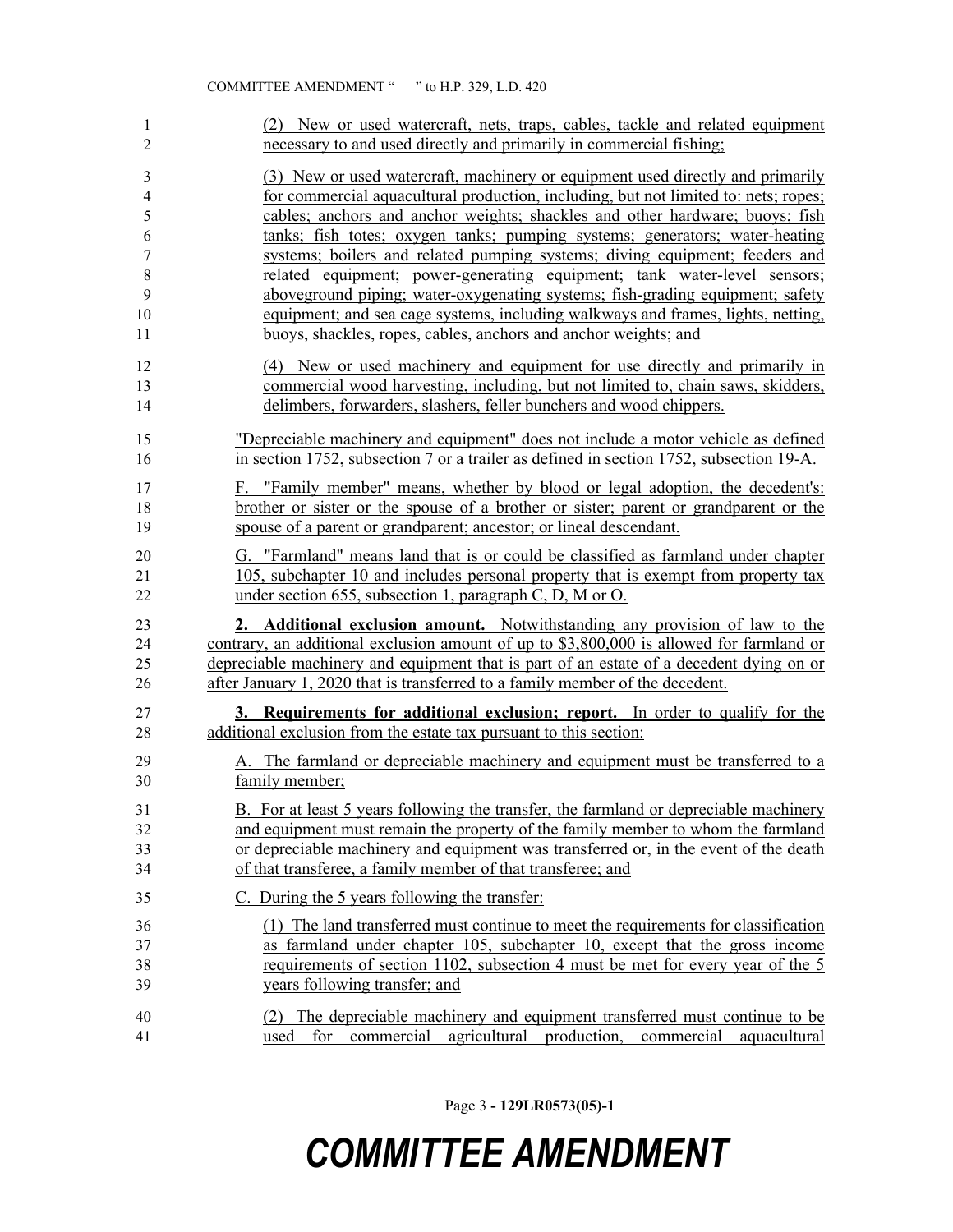production, commercial fishing or commercial wood harvesting for every year of 2 the 5 years following transfer.

 A family member to whom farmland or depreciable machinery and equipment is transferred who wishes to claim the additional exclusion under this section shall file a report annually for the 5 years following the transfer with the assessor certifying that the farmland or depreciable machinery and equipment continues to qualify for the additional exclusion.

 **4. Failure to maintain requirements for additional exclusion.** If at any time during the 5 years following the decedent's death the farmland or depreciable machinery 10 and equipment transferred does not meet the requirements of subsection 3, the owner of the farmland or depreciable machinery and equipment is subject to the applicable tax specified in this chapter based on the fair market value of the farmland or depreciable machinery and equipment as of the date of the decedent's death.

 **5. Rules.** The assessor shall adopt routine technical rules pursuant to Title 5, chapter 375, subchapter 2-A to implement this section, including determining the method of providing certification of qualification for the additional exclusion provided by this section.

 **Sec. 4. Appropriations and allocations.** The following appropriations and allocations are made.

#### **ADMINISTRATIVE AND FINANCIAL SERVICES, DEPARTMENT OF**

**Revenue Services, Bureau of 0002**

 Initiative: Provides funding for one Tax Section Manager position, one Senior Tax Examiner position, 3 Tax Examiner positions and related costs to process and audit additional estate tax returns.

| 25 | <b>GENERAL FUND</b>           | 2019-20 | $2020 - 21$ |
|----|-------------------------------|---------|-------------|
| 26 | POSITIONS - LEGISLATIVE COUNT | 0.000   | 5.000       |
| 27 | <b>Personal Services</b>      | \$0     | \$269,697   |
| 28 | All Other                     | \$0     | \$30,169    |
| 29 |                               |         |             |
| 30 | <b>GENERAL FUND TOTAL</b>     | \$0     | \$299,866   |
| 31 |                               |         |             |

 Amend the bill by relettering or renumbering any nonconsecutive Part letter or section number to read consecutively.

**SUMMARY**

 This amendment creates an additional exclusion amount from the estate tax for family farms, aquaculture, fishing and wood harvesting businesses of up to \$3,800,000. This additional exclusion applies to farmland or depreciable machinery and equipment used in agriculture, aquaculture, fishing or wood harvesting that is inherited by a family member and remains in commercial use for 5 years following transfer.

Page 4 **- 129LR0573(05)-1**